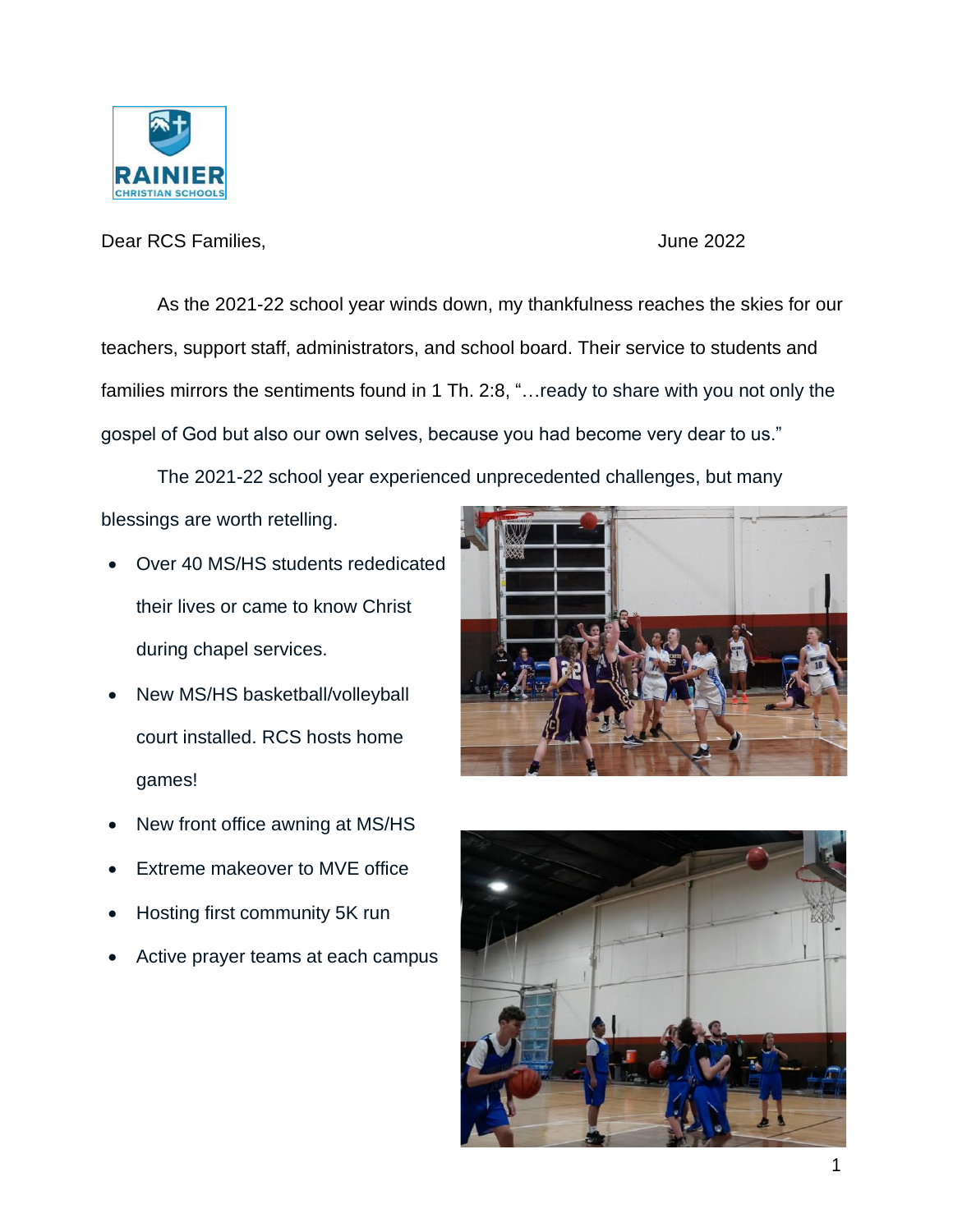- Wildly successful Community Impact Day-featured In Real [Life Church worship service,](https://www.youtube.com/watch?v=QGNaGRcQ_HY) See 40m 20s mark and 1:10:25.
- Nearly all teachers are hired for the next school year
- 125 new laptops purchased from the auction proceeds



I am thankful for these blessings and for each person's sharing and service that made it possible. Thank you.

At RCS, the sum of interactions within and across the school year attend to a child's formation. Our agency of Christian education runs broader and deeper than cognitive and spiritual development alone. Our staff members nurture a child's character, desires, and affection for godly things. Rainier Christian's distinctive holistic approach flows from the staff members' love and commitment to the Lord Jesus. I am grateful for the staff's passion to fulfil the mission and vision statements framing our ministry.

A final appeal. The Maple Valley Foodbank is struggling to the point of despair.



I know we can help. Their most significant need is boxes of cold cereal. If you would like to contribute, drop off a box of cold cereal at

any campus on or before June 15. A delivery team makes the run to the Maple Valley food bank on Friday, June 17.